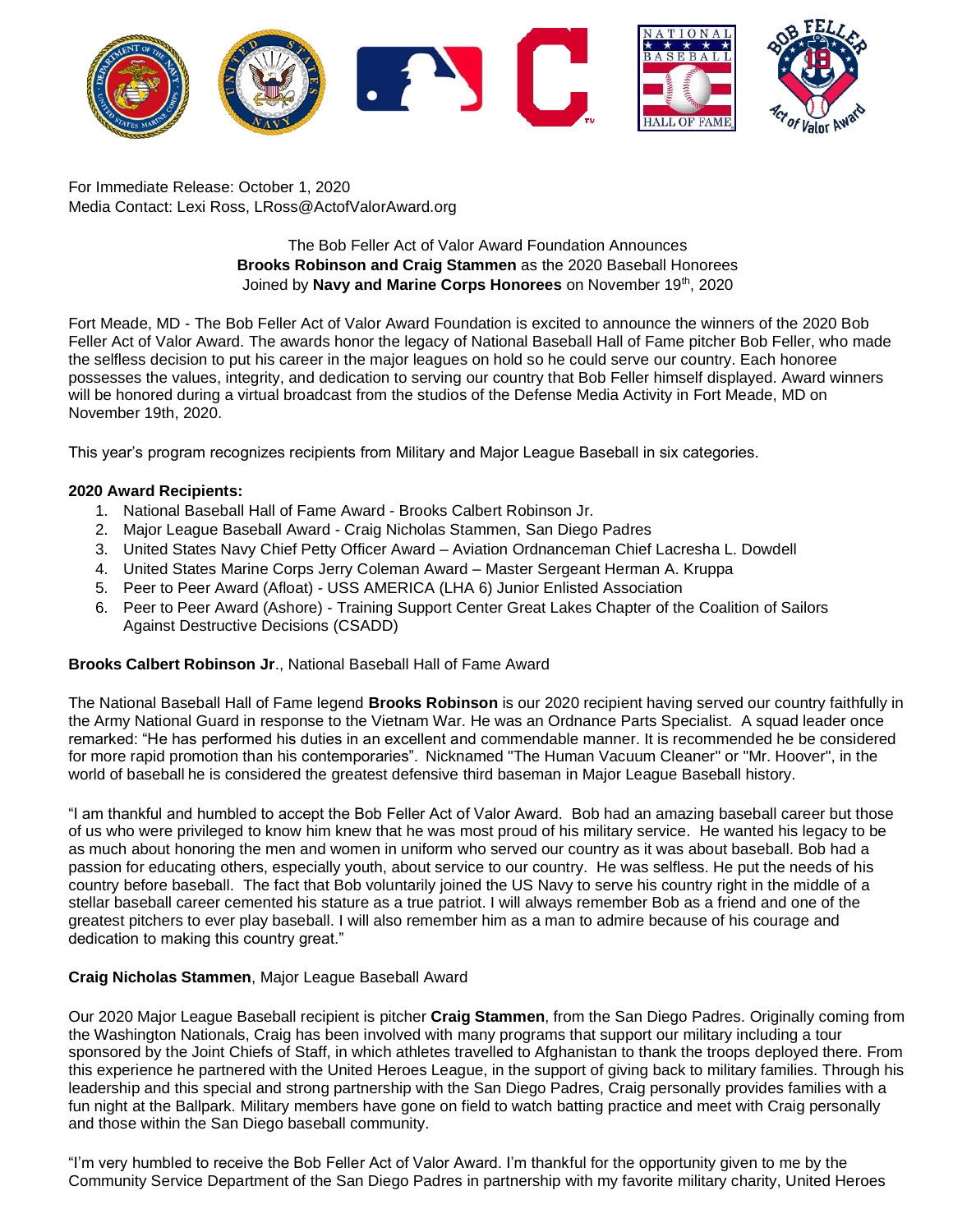

League, to use my platform to serve military families in San Diego. Bob Feller is a great role model and I hope to live up to his standard of service, sacrifice and commitment to making the world a better place."

# **U.S. Navy Chief Petty Officer Award**

This year's U.S. Navy Chief Petty Officer honoree is **Aviation Ordnanceman Chief (AW/SW) Lacresha L. Dowdell,** who joined the Navy in September 2000 out of Georgetown, South Carolina and has served with distinction ever since. Her tours of duty include Strike Fighter Attack Squadron ONE TWO TWO (VFA-122); Strike Fighter Attack Squadron EIGHT THREE (VFA-83); Navy Munitions Command Detachment Oceana, Virginia; Patrol Squadron FOUR FIVE (VP-45); and Commander, Patrol and Reconnaissance Wing ELEVEN (CPRW-11). She currently serves aboard USS WASP (LHD-1) as the Magazine Division (G-3) Leading Chief Petty Officer, the Command Fitness Leader, and the Morale, Welfare and Recreation (MWR) Leading Chief, while also serving as the USS WASP's Chief Petty Officer's Association Vice President.

A committed supporter of her local community, Chief Dowdell personally volunteered more than 283 hours at 22 community events over the last three years at the Jacksonville Shoreline Base Clean Up, the Northeast Jacksonville Senior Center, Northeast Sasebo Japan Beach Cleanup, Habitat for Humanity, Jacksonville Zoo, and Daniel's Kids and Seton House Youth Shelters. She spearheaded a Career Week in which Sailors visited middle schools in underserved neighborhoods and led a team of 36 Sailors in developing a mentoring program at Kipp Middle School to provide positive role models for the students. At the onset of the COVID-19 crisis, she coordinated with Southside STEM Academy to provide box lunches to 300 children who were without meals due to the school cafeteria being closed, and educated more than 275 students between the ages of 8 and 12 on the proper use, wear and upkeep of facemasks. In conjunction with the Habitat for Humanity, she led a contingent of 40 Sailors from USS WASP in the restoration and construction of three houses used by domestic violence victims. She also formulated and executed a command-wide food drive and clothing drives for seven local shelters in the Hampton Roads area, resulting in the distribution of more than 400 pounds of food and enough clothing to afford each resident of Seton House more than three sets of clothing.

Upon notification that she would be honored by the Bob Feller Act of Valor Award Foundation, Chief Dowdell explained what motivates her to contribute so much: "Every day I strive to be the leader that I needed as a junior Sailor. I never wanted to be a leader that Sailors couldn't emulate or didn't respect. I've been blessed to have amazing mentors, who instilled in me the importance of taking care of your Sailors. If you take care of your Sailors, your Sailors will take care of you."

## **Jerry Coleman Award**

**Master Sergeant Hermann A. Kruppa** is the recipient of the Jerry Coleman Award, which honors a Marine Noncommissioned Officer possessing outstanding leadership and unyielding support for the Marine Corps and the United States of America. Master Sergeant Kruppa entered the Marine Corps from Long Branch, New Jersey in January 2001, and has excelled throughout his career. As a Meteorological and Oceanographic (METOC) Observer, his service in the Operating Forces supported Marine Wing Support Squadron 374, the 7<sup>th</sup> Marine Regiment, and the 3<sup>rd</sup> Marine Air Wing. He has also served as the METOC Training and Operations Chief at Marine Corps Air Station (MCAS) Cherry Point, METOC Senior Non-Commissioned Officer-In-Charge with Marine Air Control Squadron 1, and METOC Chief with the 2<sup>nd</sup> Marine Expeditionary Force. Outside the Operating Forces, he has served as the METOC Analyst Forecaster with MCAS Iwakuni, Japan, and with Marine Detachment Keesler Air Force Base (AFB), where he currently serves as the interservice Meteorological and Oceanographic Analyst Forecaster (MOAF) Course lead curriculum developer and Senior Instructor.

In addition to leading and mentoring Marines, Master Sergeant Kruppa has repeatedly established himself as a mainstay in every community in which he and his family has resided. Through his involvement at various levels of youth baseball, he has made a lasting positive impact on hundreds of athletes and their families. Not satisfied with merely coaching, he leapt at the opportunity to become an organizational board member, and led efforts to improve facilities, reduce cost to families, and expand the opportunity to participate to a broader audience. A visionary coach, he established a philosophy, "the Productive and Involved Citizen Concept," through which he supports his player's personal development using an emphasis on schoolwork and grades; community projects such as beach cleaning, highway cleaning, and volunteering at festivals and within local churches; and college visits. As a coach and mentor, he teaches his players more than just the game of baseball; he provides them tools to be successful in life. He lives his philosophy, and his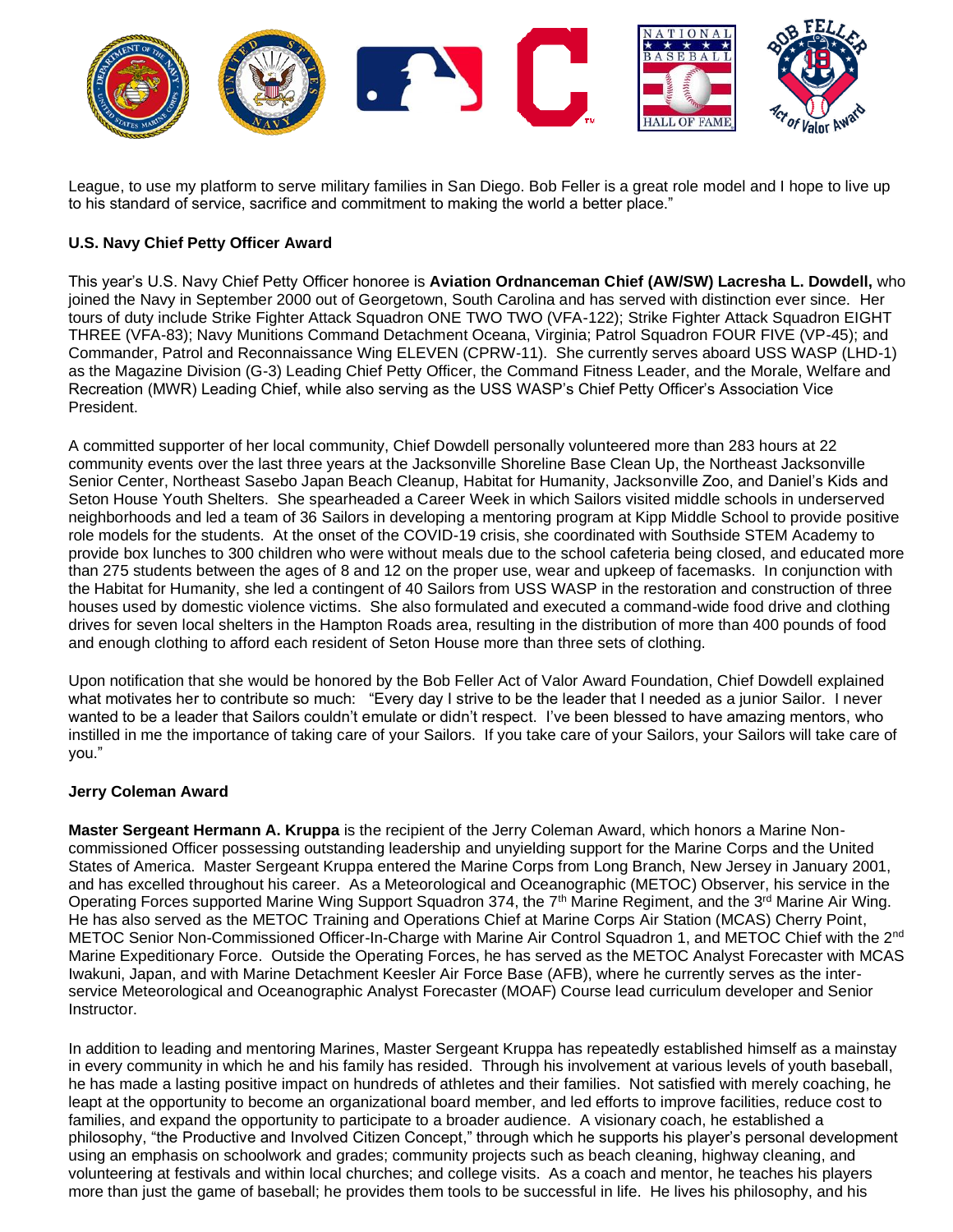

efforts both within the Marine Corps and his local communities have had a tremendously positive impact.

Upon being notified of being awarded the Jerry Coleman Award, Master Sergeant Kruppa remarked, "I am honored and humbled to receive the Jerry Coleman Award. LtCol Coleman always asked what he could do for others before what he could do for himself. His selflessness in halting his Major League Baseball career for an opportunity to serve his country should forever motivate us all to always work together to build our communities and our country towards a better tomorrow. I'm eternally grateful to this great nation and the communities that allowed me a chance to be a part of who they are."

#### **The Peer-to-Peer Mentoring Awards**

Two unique awards honor groups of junior Sailors that have excelled in encouraging other Sailors to embody the Navy's core values of Honor, Courage, and Commitment, and have worked together to promote peer-to-peer mentorship and reduce destructive personal decision-making and behaviors. This year's recipients in the Afloat and Ashore categories are the **USS AMERICA (LHA 6) Junior Enlisted Association (JEA)** and the **Training Support Center Great Lakes Chapter of the Coalition of Sailors Against Destructive Decisions (CSADD),** respectively.

#### **Peer-to-Peer Award (Afloat Category)**

Upon learning that the USS AMERICA (LHA 6) Junior Enlisted Association would be awarded the Peer-to-Peer Mentoring (Afloat) Award, the association's President, Aviation Equipment Support Technician 3rd Class Reg'jae Wiley said, "It feels good to see our hard work pay off. We really got out there and got engaged and put on events. It was great to see so many people involved."

#### **JEA Leadership Team:**

- Aviation Boatswain's Mate (Handling) 3rd Class, Jaquan Morgan
- Boatswain's Mate 3rd Class, Daisha Alicea
- Aviation Support Equipment Technician 3rd Class, Reg'jae Wiley
- Logistics Specialist 3rd Class, Chrishauna Muña
- Mass Communication Specialist 3rd Class, Walter Estrada

## **Peer-to-Peer Award (Ashore Category)**

After learning that the Training Support Center Great Lakes Chapter of the CSADD would receive the Bob Feller Act of Valor Award, the CSADD President, Electronics Technician Seaman Ethan Carney said, "Winning the Bob Feller Award is exciting for us. The CSADD has become more important for morale during COVID-19 than we would have ever believed. This award shows that we are still spreading our message and informing our shipmates to make good decisions, being influential in their careers and our own."

## **CSADD Leadership Team**

- Electronic Technician Seaman, Ethan Carney
- Electronic Technician Seaman, Jack Maple
- Electronic Technician Seaman. Richard Grover
- Fire Controlman Seaman, Logan Gray
- Electronic Technician Seaman, Dylan Roberts

## **Building Future Leaders**

New for 2020, this year's ceremony will proudly announce **The Bob Feller Act of Valor Scholarship Program** created to provide tuition assistance to qualified students of military families, veterans and service personnel seeking postsecondary education.

In alignment with the foundation's ongoing mission to acknowledge and support the sacrifices made by active service members, veterans and their families, the foundation will award five scholarships totaling \$10,000. Winning applicants